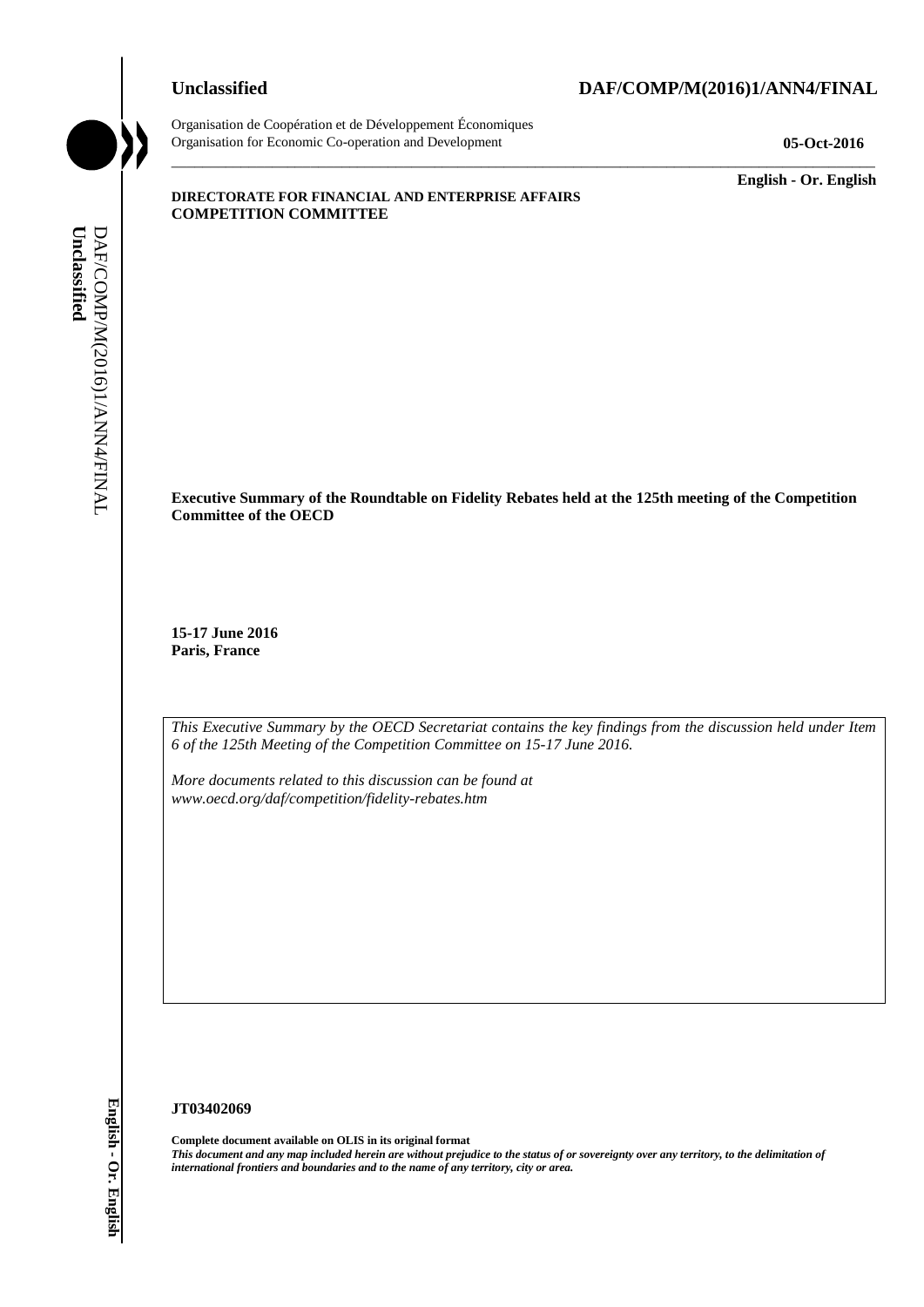## **Executive Summary of the Roundtable on Fidelity Rebates held at the 125th meeting of the Competition Committee of the OECD**

## *By the Secretariat<sup>1</sup>*

From the discussion at the hearing, the delegates' and experts' written submissions, several key points emerged:

**1. Fidelity rebates or loyalty discount schemes are widely used and are often beneficial for consumers. Rebates based on quantity, and in some cases even those based on exclusivity, can potentially generate a number of efficiencies. They may pass economies of scale onto consumers. Alternatively, they can give distributors an incentive to increase their effort to sell the firm's product. They can also be used to price discriminate, in which case they may increase competition and expand output. In addition, they might be used to stimulate downstream competition.**

Firms use fidelity rebates or loyalty discount schemes to offer better prices to buyers that demonstrate loyalty in the purchases they make. They are often introduced as discounts on an existing price, rather than as increased penalty price for disloyal buyers. They can include exclusivity rebates that depend on the buyer purchasing exclusively. However, they can also involve a discount on further purchases once a buyer makes a certain quantity of purchases.

Where the loyalty demonstrated by the purchaser generates economies of scale then a scheme that passes these savings onto the customer brings price closer to marginal cost. In intermediate markets, fidelity rebates can also help to resolve a problem of moral hazard by better aligning the incentives of the distributor with those of the producer, who cannot observe the distributer's actions. This can provide a producer with confidence that its rival producers will not free ride on any investments that it makes in selling through a given distributor.

Rebates that are conditional on loyalty may help firms to price discriminate between buyers that are willing to pay different prices. This price discrimination can in some cases increase output and/or competition. For example, exclusivity rebates might enable a firm to distinguish and discriminate between customers that have relatively high and low preference for their product. In particular, exclusivity rebate schemes might be more effective than quantity-based discount schemes if total demand is unpredictable.

A seller might also decide to use an exclusivity rebate to stimulate competition between its smaller and larger downstream purchasers. For example, increased competition in downstream markets might help it to reduce double marginalisation on its product. There remains a question over whether these different types of benefit might be achieved through less anticompetitive means, and so not qualify as relevant efficiencies. However, this will depend on the facts.

**2. In some cases however, a dominant firm's use of fidelity rebates can harm consumers by reducing the ability of rivals to compete effectively. This is because fidelity rebates, and particularly exclusivity rebates, can be used to ensure that competition is for the customer itself, rather than for units purchased by the customer. This shift in the level of competition can in some cases exclude rivals if there is an asymmetry in the dominant firms' ability to compete at this new level. Asymmetries might include the ability to raise rivals' costs, either by denying rivals economies of scale, or access to key inputs. They might also include a willingness and ability to coordinate with firms in a competitive downstream market.** 

 $\bar{1}$ 

<sup>1</sup> This Executive Summary does not necessarily represent the consensus view of the Competition Committee. It does, however, encapsulate key points from the discussion at the roundtable, the delegates' written submissions, the panellists' presentations and the Secretariat's background note.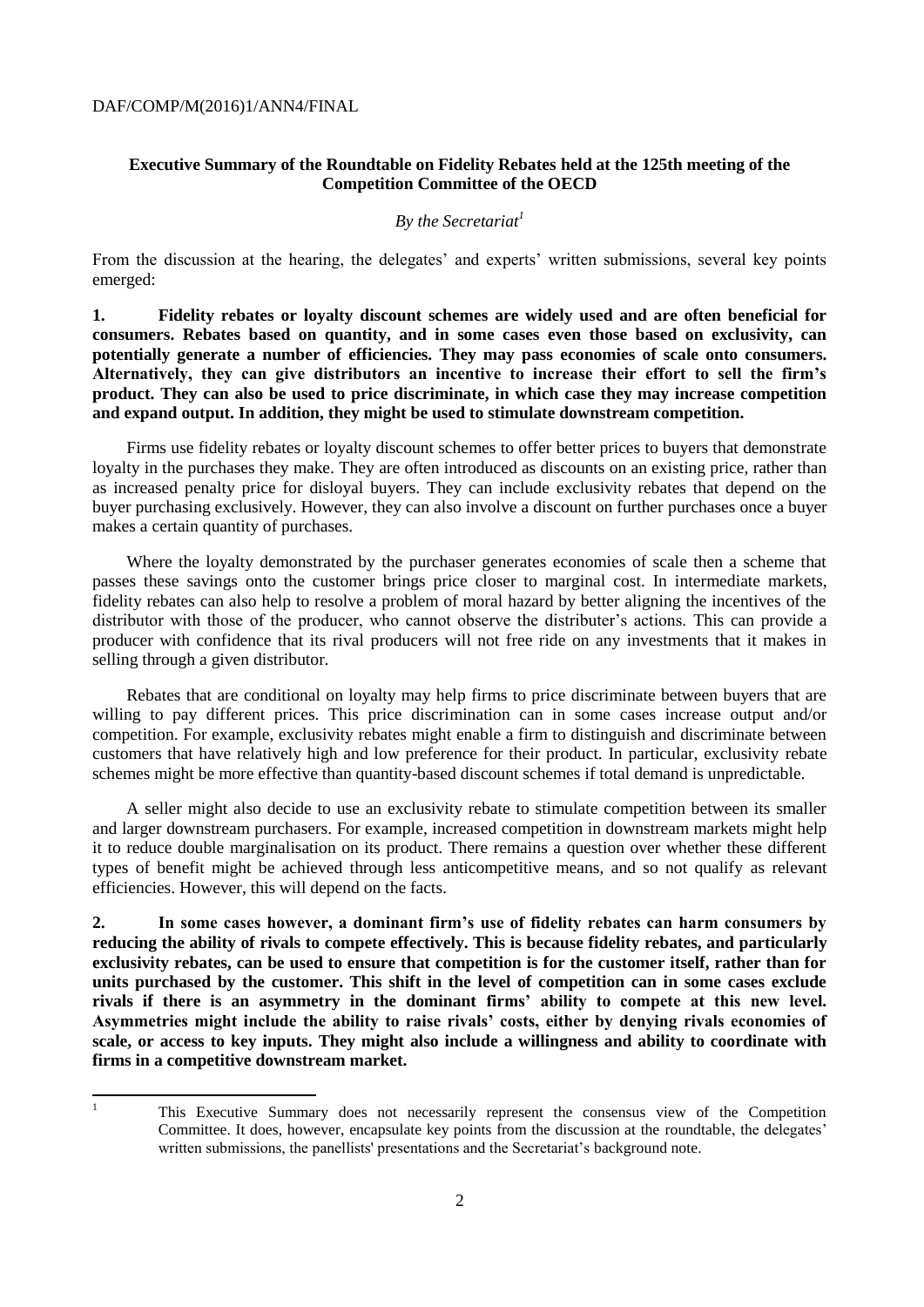#### DAF/COMP/M(2016)1/ANN4/FINAL

Fidelity rebate schemes that are effective in persuading customers to purchase exclusively can be treated as *de facto* exclusive dealing arrangements. In the same way that exclusive dealing by a dominant firm can, but does not always, exclude rivals, de facto exclusive dealing can do the same. The concern is that a dominant firm might use the scheme to move away from competing for sales of units of the good, and towards competing for consumers (supplying all the consumer's needs). This move is not in itself a problem; however, it can become a problem if the move allows the dominant firm to take advantage of an asymmetry that it did not enjoy when competing for units. This can lead to the competition for customers being less intense than the competition for units was.

To distinguish between those schemes that benefit consumers and those that abuse market power and harm consumers, competition agencies therefore need to understand why it is that a rival might not be able to match the scheme and compete for the customer rather than for the unit. There are a number of possible sources of asymmetry.

One is that the dominant firm might be able to sacrifice profits, either in the short term, or on 'noncontestable' sales, where a rival cannot afford to do so. However there a number of other source of asymmetry that do not require profit sacrifice.

Where there are economies of scale the asymmetry might come from the dominant firm's ability to prevent its rivals from making enough sales to obtain those economies of scale. If rival's fixed costs are spread across a smaller quantity of sales then their average costs will increase and they may struggle to cover their fixed costs. A dominant firm might prevent rivals from making sales by making buyers fear that a lack of coordination will leave them purchasing from a seller without efficient scale. It might induce a lack of coordination amongst buyers by offering individualised rebates, at different times, and without making information available (a divide and conquer strategy).

In other cases, instead of denying rivals access to consumers, the dominant firm might be able to deny rivals access to key inputs and hence increase their costs. For example, the key inputs required for efficient production might include raw materials, intellectual property, or an effective distribution network.

A further source of asymmetry might be that the dominant firm is willing and able to coordinate with downstream firms to increase the retail price of its product, while the rival is not. This coordination would need to split the increase in profits with the downstream firms so that they do react to this price increase by switching to selling a rival product. It may not always be possible to reach agreement on a division of the increased profit; however, in certain circumstances a sustainable agreement seems likely to be possible.

In the absence of evidence of some asymmetry, a move from competition for units, to competition for customers, will not increase or protect the dominant firm's market power. As such identifying that a fidelity rebate scheme has 'loyalty inducing' effects is, on its own, not sufficient to show an abuse of dominance. Whenever competition agencies take action against a fidelity rebate scheme, they should therefore be able to demonstrate not only that the scheme has 'loyalty-inducing' effects which create exclusive relationships, but also explain, with evidence, why rivals are unable to effectively compete for that exclusivity.

**3. Tests for below-cost pricing, including the 'discount attribution test', are not a reliable way to identify the anticompetitive effects of a fidelity rebate scheme. A predatory pricing framework can identify cases in which firms use a fidelity rebate scheme to put in place a strategy of predatory foreclosure against an as-efficient competitor. However, it fails to identify cases in which consumers are harmed as a result of a firm excluding rivals without pricing below cost. While a price-cost test might be a useful analytical tool in some cases, it would be ineffective as a screening device or safeharbour in an assessment or prioritisation guide.**